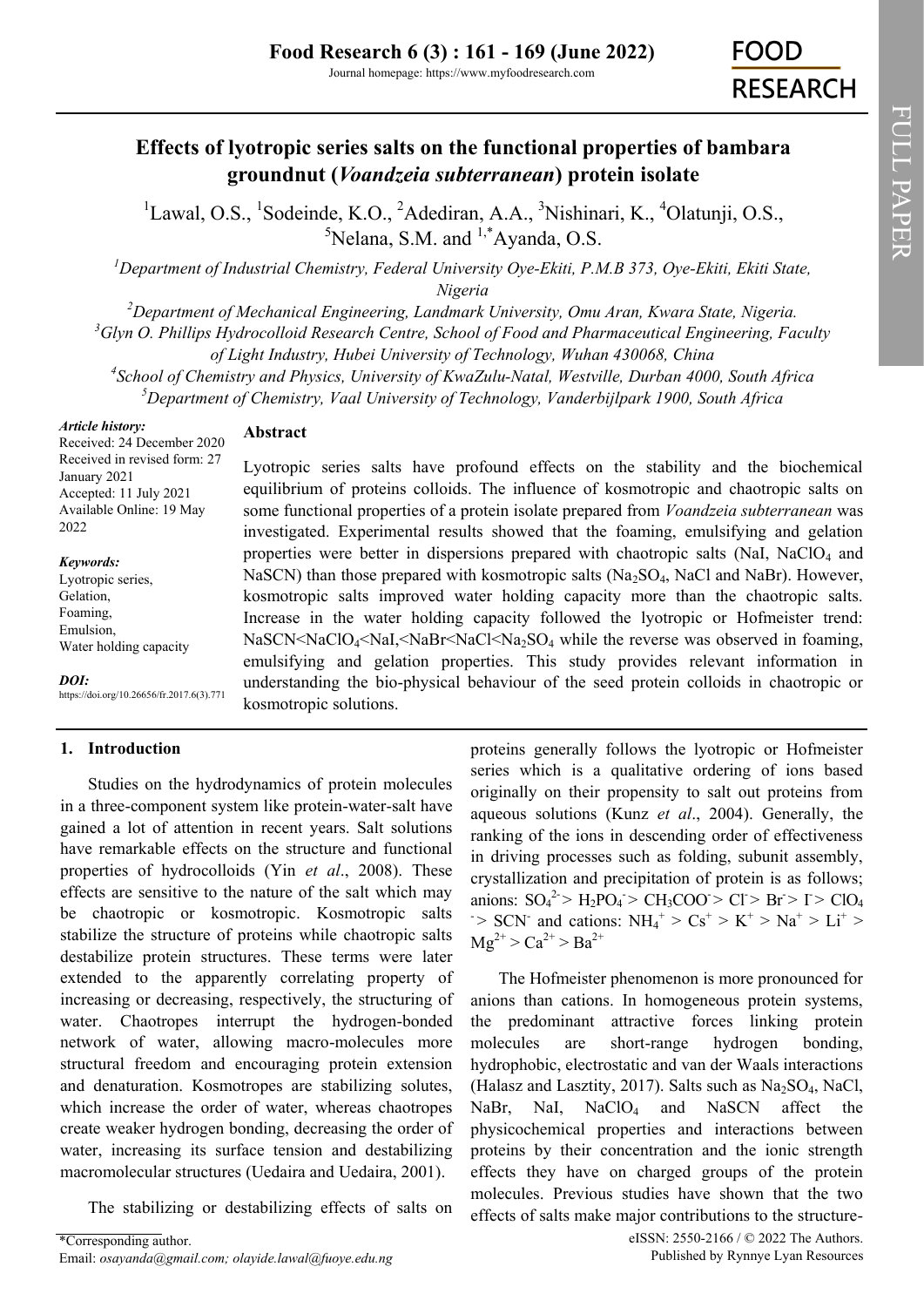FULL PAPER

stabilizing properties of the proteins, and these are their effects on solvent (water) structure and electrostatic interactions with the charged groups of the protein (Sarabia *et al*., 2000; Li *et al*., 2013). Ion effect on protein stability is assumed to be employed through two operative forces: (i) surface tension and (ii) preferential hydration. The net free energy of stabilization, δ(ΔGº)  $_{\text{stability}}$  (Equation (1)) depends on the change in cavity formation,  $\delta(\Delta G^{\circ})_{\text{cavitation}}$  (surface tension effect) and the free energy contribution from protein-solvent interaction, (δ( $ΔG<sup>o</sup>$ )<sub>salvation</sub> (hydration).

$$
\delta(\Delta G^o)_{stability} = \delta(\Delta G^o)_{cavitation} + \delta(\Delta G^o)_{solvation} \tag{1}
$$

The measure of the efficiency of different ions in affecting proteins in solutions depends on a combination of free energy of cavitation, which is positive (favourable) for a solvent with increased surface tension and free energy of solvation which depends upon the nature of the protein-solvent interaction (Breslow and Guo, 1990). Hofmeister salt effects on proteins were attributed to the favourability of cavity formation for a cosolute ion in the protein solvation shell. It was demonstrated that the surface tension increment *σ* of salt can give a quantitative amount of the measure of the salting-in and salting-out effects of electrolytes on proteins. The surface tension increment  $\sigma$  is defined from Equation (2):

$$
\gamma = \gamma_o + \sigma \, m \tag{2}
$$

where *γ* is the solution surface tension and *m* is the salt concentration.

In addition, a previous study posited that the surface charge density of ions correlates well with the stability of nucleic acid triplexes and it was suggested that the same correlation would apply to protein stability. The position of ions in the Hofmeister ranking correlates with the Jones-Dole equation (Equation 3), which establishes a relationship between these salt-solvent effects and the viscosity of the salt solution (*η*) with salt concentration *c*, relative to the viscosity of water (*ηo*):

$$
\frac{\eta}{n_0} = 1 + A\sqrt{c} + Bc + Dc^2 \tag{3}
$$

The coefficient A is an indication of the strength of electrostatic interaction of the salt in solution while the B -viscosity coefficient indicates ion – solvent interactions. The term *D* is only needed at very high salt concentrations. *A* $\sqrt{c}$  represents the electrostatic Debye – Hückel effects. Chaotropic ions have negative Bviscosity coefficients which make them deactivate proteins, while kosmotropic ions have positive Bviscosity coefficients and are expected to be stabilizers. In addition, preferential interactions of cosolutes with the protein surface have been suggested for the kosmotropic and chaotropic effects (Lin and Timasheff, 1996).

In previous work, the effects of anions on thermally induced whey protein isolate were reported and findings revealed that monovalent salts have a universal effect on the fracture properties of thermally induced whey protein isolate gels regardless of anion valence or Hofmeister effects (Bowland and Foegeding, 1995). The effect of the Hofmeister series on gluten aggregation and strength have been reported and the findings have shown that aggregation time followed the order of the Hofmeister series, with minor effects at salt concentration <0.3 M and increasing differences at higher salt concentrations (Melnyk *et al*., 2011). The effects of Hofmeister series salts on emulsions, foams and gels of jack bean protein has been reported and findings have revealed that functional properties of the protein isolate were significantly affected by the Hofmeister salts (Lawal, 2005). The functional properties of native and chemically modified *Voandzeia subterranean* concentrates have been reported and studies showed that functional properties such as foaming, emulsifying and gelation properties were dependent on the temperature, pH and ionic strength of the solutions (Lawal *et al*., 2007).

The applications of seed proteins in food systems or any other relevant application depend extensively on their functional properties which are controlled by the forces linking protein molecules. These forces influence functional properties such as solubility, foaming, emulsifying, and gelation capacity. Seed proteins are very important for diverse applications and the understanding of the forces in an aqueous solution that controls their physico-chemical processes is crucial in fields such as food processing, process design in the chemical industry, drug design in the pharmaceutical industry and the modelling of biological processes. Plant protein isolates have vital applications particularly as additives in food systems (Bainy *et al*., 2010). Isolation and characterization of some seed proteins from lesserknown sources have been reported in the literature. They include mucuna (Adebowale and Lawal, 2003; Lawal and Adebowale, 2004), African locust bean (Lawal, 2004; Lawal *et al*., 2005), Lablab bean (Lawal, 2005), broad bean (Arogundade *et al*., 2006), Jack bean (Lawal and Adebowale, 2006), bayberry (Cheng *et al*., 2009), kidney bean (Yin *et al*., 2008), and field pea (Adebiyi and Aluko, 2011). In the present investigation, seed protein was isolated from *Voandzeia subterranean* also known as bambara groundnut. *Voandzeia subterranean is* an underutilized legume (Adebowale *et al*., 2002), it is widely cultivated throughout tropical Africa, India, Sri Lanka, Indonesia and Malaysia (Hillocks *et al*., 2011). Being underutilized, the functional properties of *Voandzeia subterranean* seed proteins are not well known. This study would provide an understanding of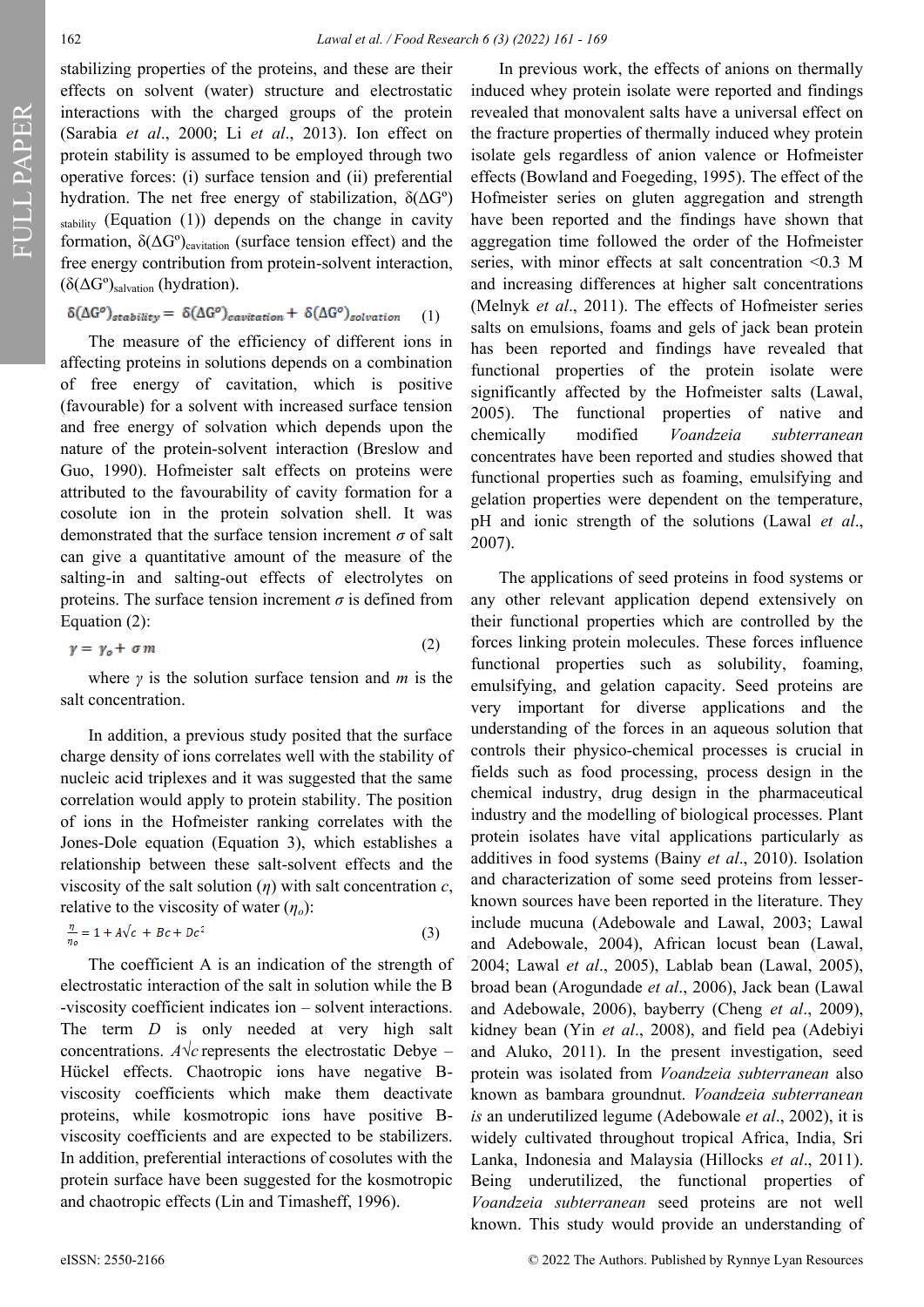the functional properties of the *Voandzeia subterranean*  seed protein under the influence of kosmotropic and chaotropic anions. This is the first report on the effect of cosolutes or additives in the aqueous colloidal system of *Voandzeia subterranean* seed protein and the findings are important for its applications.

## **2. Materials and methods**

## *2.1 Materials and reagents*

*Voandzeia subterranean* seeds were obtained from Bodija Market, Ibadan, Nigeria. Na2SO4, NaCl, NaBr, NaI, NaClO4, NaSCN and NaOH, all analytical grades were purchased from Sigma-Aldrich (St. Louis, MO). The average yield of protein isolate from the flour was 28.4%, whereas, the percentage protein content of the protein isolate was 92.2%. These were determined using the Kjeldahl method. Crude nitrogen of the samples was determined in triplicate by the standard micro-Kjeldahl method then converted to protein content using a 6.25 conversion factor (AOAC, 1985).

#### *2.2 Preparation of protein isolate*

Protein isolates were prepared using the method previously described by Lawal *et al*. (2007). Alkaline solubilisation was used because the process facilitates higher yield based on preliminary studies. *Voandzeia subterranean* seeds were dehulled manually after soaking for 3 hrs. It was air-dried for 48 hrs at room temperature (30 $\pm$ 2°C), and then dry-milled to fine powders before sieving using 75 μm sieve. Flour (1 kg) was dispersed in distilled water (10 L) and the pH was adjusted to 8.0 with 1 mol/L NaOH, to facilitate protein solubilisation. It was stirred at a stirring speed of 250 rpm for 4 hrs at  $30\pm2^{\circ}$ C. The pH of the supernatant obtained after centrifuging at 4000×*g* (Type GLC-1 Ivan Sorvall Inc., USA) for 30 mins was adjusted from 8.0 to 4.0 with 0.5 mol/L HCl to precipitate the protein isolate, which was recovered by centrifugation at 5000 *g* for 30 mins. The protein isolates in cake form were dried with a freeze dryer.

## *2.3 Foaming capacity and foam stability*

Foaming capacity and foam stability were studied using the method of Akintayo *et al*. (1999). The protein isolate (2 g) was dispersed in 100 mL of 0.1, 1.0 and 2.0 mol/L solutions of Na2SO4, NaCl, NaBr, NaI, NaClO<sup>4</sup> and NaSCN. The solutions were whipped vigorously for 2 min using Phillips kitchen blender. The volumes of the solutions were recorded before and after whipping. The percentage volume increase, which serves as the index of foam capacity, was calculated using Equation 4.

Volume change 
$$
(\%) = \frac{v_2 - v_1}{v_1} \times 100
$$
 (4)

Where  $V_1$  is the volume of solution before whipping;  $V_2$ is the volume of protein solution after whipping. The volume of foam that remained after 8 hrs standing  $(30\pm2\degree C)$  was expressed as the percentage of the initial volume for the foam stability.

### *2.4 Emulsifying properties*

Emulsifying properties were determined using the method of Neto *et al.* (2001). Protein solution (5 mL, 10% w/v) prepared in 0.1, 1.0 and 2.0 mol/L solutions of Na<sub>2</sub>SO<sub>4</sub>, NaCl, NaBr, NaI, NaClO<sub>4</sub> and NaSCN were homogenized with 5 mL of corn oil (Executive Chef Unilever, Lagos, Nigeria) for 1 min using Vari-Whirl mixer set at speed 2 (A901, Salver Chem, Chicago, IL, USA). Thereafter, the emulsions were centrifuged at  $1100 \times g$  for 5 mins. The height of the emulsified layer and that of the total contents in the tube was measured. The emulsifying activity (EA) was calculated using Equation 5.

$$
EA(\%) = \frac{Height\ of\ emulsified\ layer\ in\ the\ tube}{Height\ of\ the\ total\ content\ in\ the\ tube} \times 100
$$
 (5)

The emulsion stability (ES) was determined by heating the emulsion at 80°C for 30 mins before centrifuging at 1100×*g* for 5 mins and was calculated using Equation 6.

$$
ES(\%) = \frac{Height of \text{ emulsified layer in the tube}}{Height of \text{ emulsified layer before heating}} \times 100
$$
 (6)  
2.5 *Gelation properties*

Gelation properties were studied using the method of Akintayo *et al.* (1999). Protein sample suspensions of 2 – 20% w/v were prepared in 0.1, 1.0 and 2.0 mol/L solutions of  $Na<sub>2</sub>SO<sub>4</sub>$ , NaCl, NaBr, NaI, NaClO<sub>4</sub> and NaSCN. A 10 mL volume of each of the prepared dispersion was transferred into a test tube, which was heated in a boiling water  $-$  bath for 1 hr, followed by rapid cooling in a bath of cold water. The test tubes were cooled further at 4°C for 2 hrs. The least gelation concentration was taken as the concentration when the sample from the inverted tube did not fall or slip.

## *2.6 Water holding capacity*

The water holding capacity was determined using the method of Lawal (2004). Protein concentrate sample (1 g) was mixed with 10 mL of 0.1, 1.0 and 2.0 mol/L solutions of  $Na<sub>2</sub>SO<sub>4</sub>$ , NaCl, NaBr, NaI, NaClO<sub>4</sub> and NaSCN for 30 s. The samples were allowed to stand at room temperature  $(30\pm2\degree C)$  for 30 mins before centrifuging at 5000×*g* for 30 mins. The volume of the supernatant obtained after centrifugation was determined in a 10 mL graduated cylinder. Water holding capacity was calculated per gram of total protein.

#### *2.7 Statistical analysis*

Measurements were carried out in triplicates and the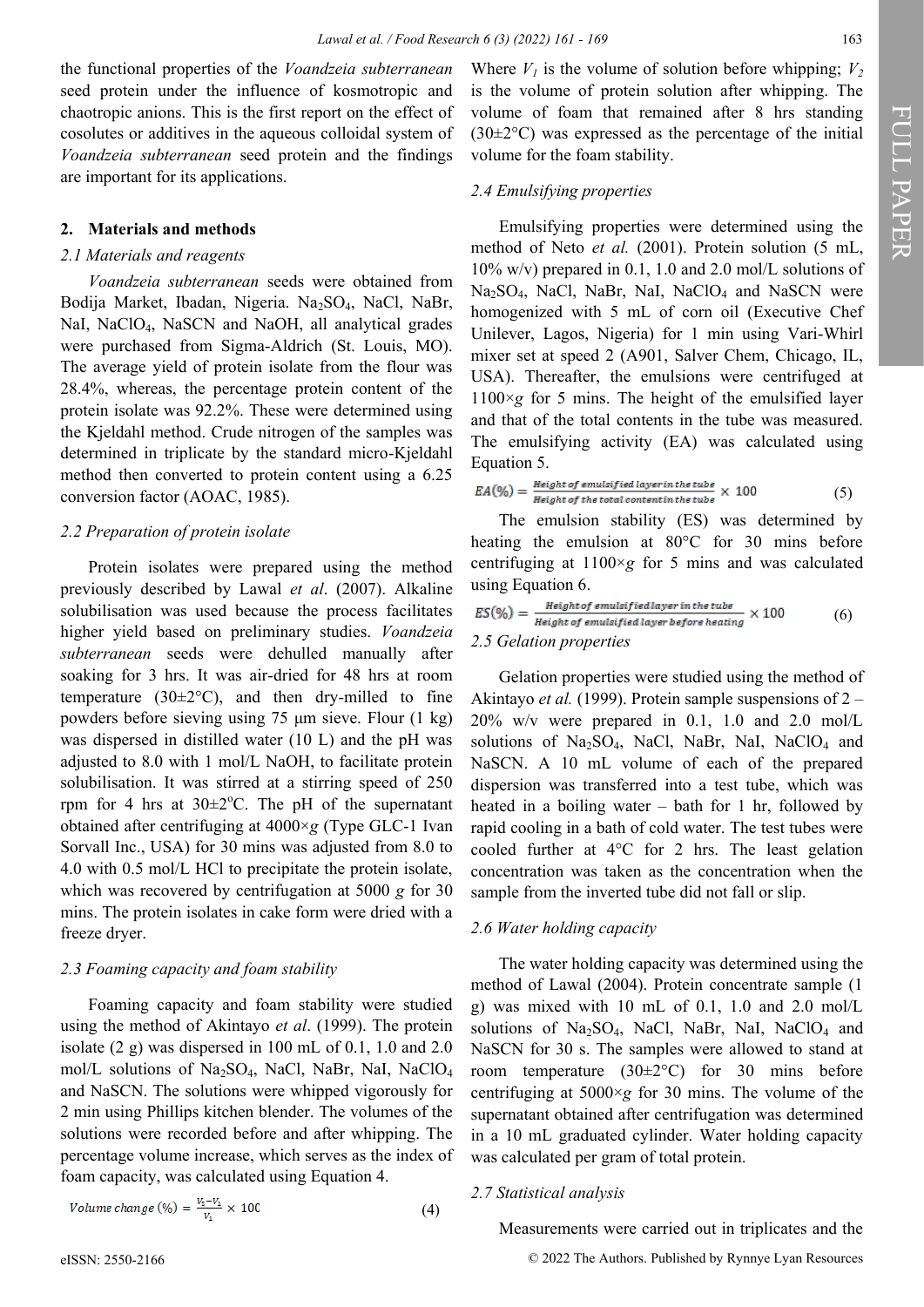FULL PAPER

## **3. Results and discussion**

## *3.1 Foaming properties*

Foaming capacities and foam stabilities of *Voandzeia subterranean* protein isolate studied in the presence of Hofmeister ions and at different concentrations are presented in Figures 1 and 2, respectively. The results indicated that both foaming capacity and foam stability reduced as the ionic strength of the solution increased and the reductions in the values of foaming capacity and foam stability were significant at all ionic strengths  $(p<0.05)$ . The highest foaming capacity (86.08%) and foam stability (78.1%) were recorded in protein solutions prepared with NaSCN (0.1 mol/L). The chaotropic salts (NaI, NaClO<sub>4</sub> and NaSCN) significantly  $(p<0.05)$  increased the foaming capacity and foam stability of the protein isolates than the kosmotropic salts ( $Na<sub>2</sub>SO<sub>4</sub>$ , NaCl and NaBr). The results also show that the increase in foaming capacity and foam stability followed the ranking in the Hofmeister series in the order: Na<sub>2</sub>SO<sub>4</sub><NaCl<NaBr<NaI<NaClO<sub>4</sub><NaSCN. According to the Jones–Dole equation (Equation 3), salts with chaotropic properties have negative B-viscosity coefficients which make them deactivate proteins. It is reasonable that kosmotropes, with positive B-viscosity tend to improve the inter- and intramolecular structuremaking interactions in aqueous solutions of protein while chaotropes weaken such interactions. In this sense, weakening the binding forces among the protein molecules could lead to increased flexibility among the macromolecules, thereby facilitating various changes in their kinetic behaviour as well. This enhanced flexibility accounts for the better foamability observed in protein solutions prepared with chaotropic salts. It has been reported that chaotropic salts may accelerate reactions of proteins by loosening their structure (Der and Ramsden,



Figure 1. Foaming capacities of *Voandzeia subterranean* protein isolates

1998; Zhao, 2016).

The instability of foams in colloids interfaces may be due to either foam coalescence or disproportionation. Coalescence involves the irreversible combination of two or more foam bubbles when the interfacial films drain and the bubbles are eventually ruptured to form a bigger bubble. Foam disproportionation is the process that involves the diffusion of air molecules through the disperse phase between bubbles. As a result of the increased Laplace pressure of smaller bubbles, the diffusion flux generally leads to the shrinking of smaller bubbles and the growth of larger gas bubbles, thereby leading to the instability of foams (Dickinson, 1992; Zhu *et al*., 2018). Generally, the denaturant action of Hofmeister ions among the chaotropes is due to the salting–in of the peptide groups and the improved interactions with the unfolded form of the protein (Kang *et al*., 2020). This process facilitates protein solubility and increases the concentration of the protein at the airwater interface which improves foam stability. The results also indicate that both foaming capacity and stability reduced as the ionic strength of the solution increased which is consistent with a report on the foaming properties of broad bean protein isolate (Arogundade *et al*., 2006).

## *3.2 Emulsifying properties*

Both EA (Figure 3) and ES (Figure 4) showed ion specificity and were better in protein solutions in chaotropic environments than in kosmotropic environments. Accordingly, both the EA and ES reduced significantly  $(p<0.05)$  with an increase in salt concentration. Similarly, the increase in EA and ES followed the Hofmeister trend: Na<sub>2</sub>SO<sub>4</sub><NaCl<NaBr<NaI<NaClO<sub>4</sub><NaSCN although the results obtained in  $Na<sub>2</sub>SO<sub>4</sub>$  and NaCl solutions were not significantly different at all ionic strengths for EA and ES ( $p<0.05$ ). An emulsion is a heterogeneous system of at least two immiscible liquid phases, one of which is dispersed in the other, in the form of droplets (Sadoc and Rivier, 2013; Tadros, 2016). Proteins act as a surfactant in many food emulsions diffusing to and being adsorbed at the oil-water interface. The migration of the protein



Figure 2. Foaming stabilities of *Voandzeia subterranean* protein isolates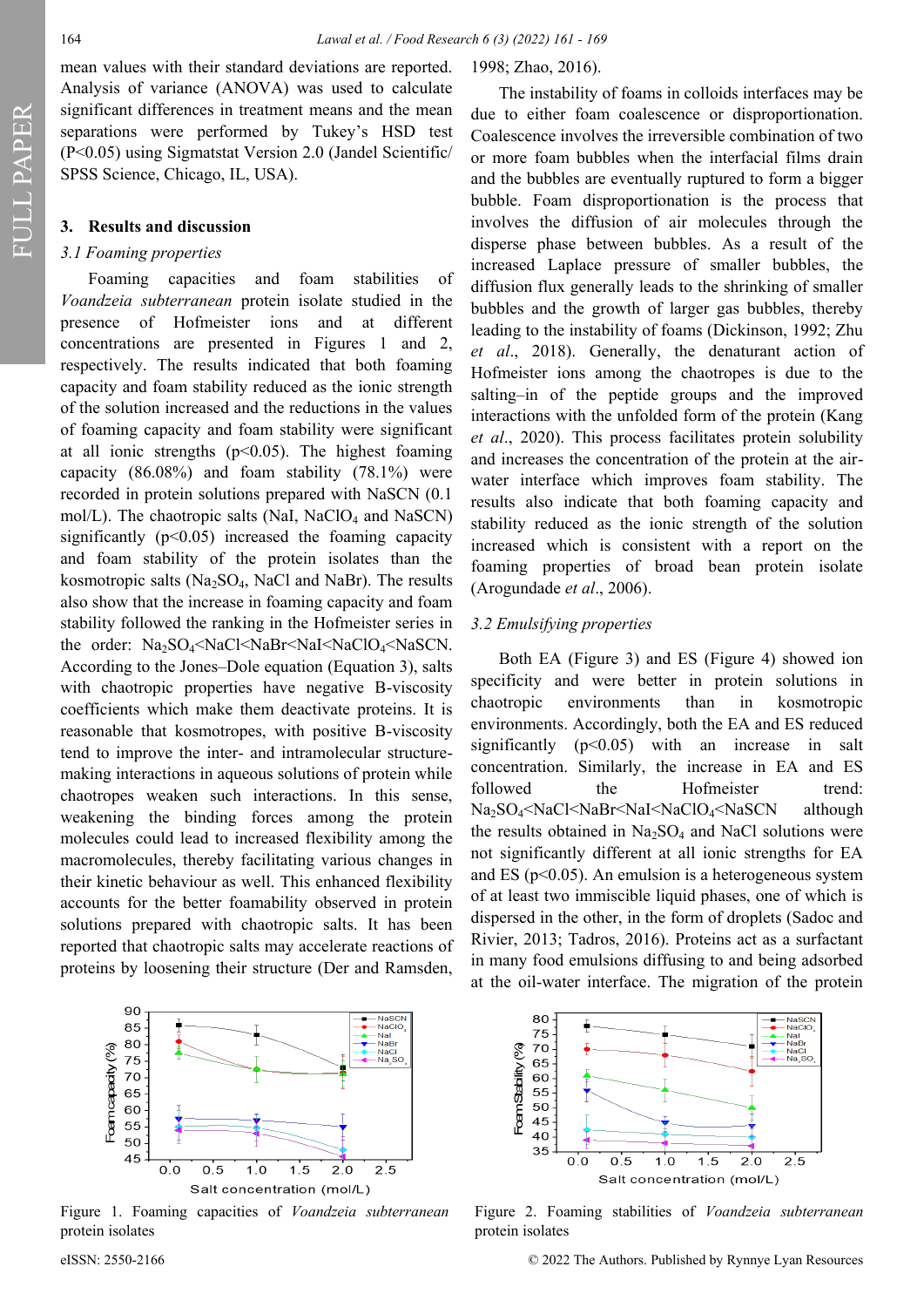

Figure 3. Emulsifying activities of *Voandzeia subterranean*  protein isolates

molecules from solution to the interface is thermodynamically favourable because the conformational and hydrational energy of the protein decreases at the interface (Kulmyrzaev and Schubert, 2004). Chaotropic anions improved emulsifying activities because, in water, they are usually associated with large positive entropies (Damodaran, 1990; Hu *et al.*, 2014), leading to the de-structuring of water molecules. Consequently, water gets more disordered and lipophilic in the presence of these anions, thus improving water-oil emulsions. In addition, the processes of the protein unfolding caused by protein denaturation facilitated the hydrophobic hydration which enhanced emulsifying activity. Emulsion systems are usually stabilized through physical entrapment of fat globules within the protein matrices largely via protein-protein interactions followed by the formation of an interfacial protein film that surrounds and stabilizes fat globules (Barbut, 1995; Su *et al*., 2000). The processes which cause emulsion instability are creaming, flocculation, coalescence and oiling off (Benhura and Chidewe, 2004). Low protein concentration often causes limited protein availability at the oil-water interface thereby causing flocculation and instability of emulsions. The extent of flocculation is dependent on the structure of the adsorbed layer and the thermodynamic quality of the intervening solvent. If the stabilizing film at the oil-water interface ruptures, this leads to coalescence, making the oil droplets merge into larger spherical globules. In creaming, oil rises in an oil-in-water emulsion (O/W) and this occurs when the density of oil droplets is less than that of the continuous phase. In this sense, improved ES in chaotropic protein solutions is a result of increased protein solubility which led to a higher concentration of protein in the oil-water interface.

## *3.3 Gelation properties*

The gelation properties of *Voandzeia subterranean* protein isolates under various lyotropic salt concentrations are presented in Figure 5. Using the least gelation concentration (LGC) as the index of gelation. At various salt concentrations, the lowest LGCs were observed in protein solutions prepared in chaotropic



Figure 4. Emulsifying stability of *Voandzeia subterranean* protein isolates

salts. Progressive and significant  $(p<0.05)$  increase in LGC were observed as the ionic strength of the solution increased, following the Hofmeister trend:  $Na<sub>2</sub>SO<sub>4</sub>$  >  $NaCl > NaBr > NaI > NaClO<sub>4</sub> > NaSCN$ . A gel is a continuous network of macroscopic dimensions immersed in a liquid medium exhibiting no steady-state flow. In gelation, a three-dimensional network is developed by progressive aggregation of macromolecules or particles through chemical bonds or physical interactions under suitable conditions. The following processes occur in the heat-induced gelation process: Protein unfolding, water binding, proteinprotein interactions and water immobilization. Low salt concentration (0.1 mol/L) enhanced gelation better than higher salt concentrations (1.0 and 2.0 mol/L). At low salt concentrations, charge screening of protein molecules occurs as a result of the presence of counter ions thereby leading to decreasing electrostatic free energy of the protein. These processes may increase the activity of the solvent and protein solubility. However, when the salt concentration is high, the abundance of the salt ions reduces the solvating power of the solvent and this may reduce the protein solubility. In this sense, the reduction in protein solubility at higher salt concentration is as a result of the neutralization of charges on the protein molecules by the ions, which lead to weaker gel formation. Reduction in gel firmness of whey protein when the NaCl content of the mixture was increased has been reported (Otte *et al*., 1999). Similarly, an increase in the least gelation concentration has been reported for pigeon pea after the ionic strength of the medium was increased from 0.5 mol/L to 1.0 mol/L (Akintayo *et al*., 1999). These findings are also consistent with previous reports on soy protein (Li *et al*., 2007; Li *et al*., 2009). The denaturant action of chaotropic anions is due to the fact that they salt-in the peptide group and consequently they interact much more strongly with the unfolded form of a protein than with its native form, thereby pulling the protein unfolding reaction. It is reasonable that the enhanced gelation in protein solutions prepared with chaotropic salts could be attributed to an increase in the protein unfolding which allowed more effective networking among the protein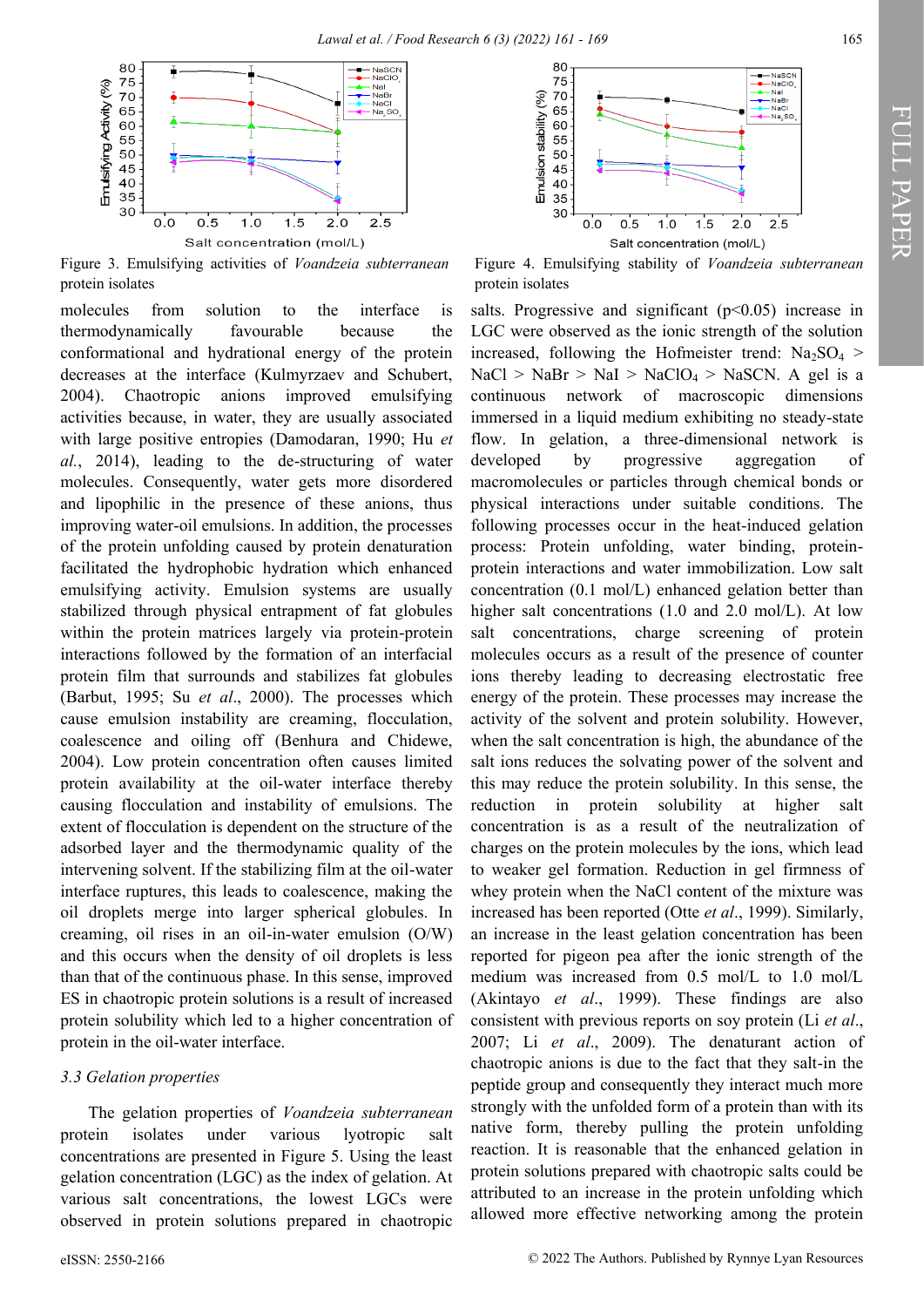

Figure 5. Gelation properties of *Voandzeia subterranean* protein isolates

molecules for gel development.

## *3.4 Water holding capacity*

The water holding capacities of *Voandzeia subterranean* protein isolates obtained at various ionic strengths of Hofmeister salts are presented in Figure 6. In the dispersions prepared in 0.1 mol/L salt solutions, the highest water holding capacity (9.7 g/g) was observed in the solution of  $Na<sub>2</sub>SO<sub>4</sub>$  while the least was recorded in NaSCN solution. Generally, water holding capacity reduced progressively and significantly  $(p<0.05)$  as the concentration of the ions increased. This observation was consistent for both the chaotropic and the kosmotropic salts.

The results also indicate that kosmotropic salts facilitated improved water holding capacities over the chaotropic salts and generally, the reduction in the water holding capacity followed the Hofmeister trend:  $Na<sub>2</sub>SO<sub>4</sub>$  $>$  NaCl  $>$  NaBr  $>$  NaI  $>$  NaClO<sub>4</sub> $>$  NaSCN. Kosmotropic salts facilitate water structure stabilization while the reverse is observed with chaotropic salts (Uedaira and Uedaira, 2001; Bye *et al.*, 2014). It has also been reported that direct ion binding to the peptide backbone by kosmotropic ions may facilitate structural stabilization while the chaotropic ions cause destabilization (Sarabia *et al*., 2000). As indicated in Equation 2, an increase in surface tension (*γ*) is enhanced by an increase in salt concentration (*m*). It is reasonable that the reductions in water holding capacity could be due to an increase in surface tension as the salt concentration increased. This is consistent with a previous report on the increase in surface tension with salt concentration (Persson *et al*., 2003; Jawerth *et al*., 2018). In addition, as water is more structured in the presence of kosmotropes, this may act as a driving force for its absorption by the protein molecules. Chaotropes may be considered as "sticky" ions with weakly structured water surrounding them, driven to non-polar surface and this explains the weaker water holding observed with the chaotropes.



Figure 6. Water holding capacity of *Voandzeia subterranean* protein isolates

## **4. Conclusion**

Studies on the effect of various lyotropic salts and their concentrations on the functional properties of protein isolates of an underutilized but rich protein resource of *Voandzeia subterranean* is presented. The studies provide information about the influences of the various kosmotropic and chaotropic anions on the protein colloids which may be relevant in diverse applications such as food and pharmaceutical industries. Protein colloids prepared in chaotropic salts solutions (NaI, NaClO<sub>4</sub> and NaSCN) exhibited better foaming, emulsifying and gelling properties than in kosmotropic salts solutions ( $Na<sub>2</sub>SO<sub>4</sub>$ , NaCl, NaBr). However, water holding capacities were higher in protein dispersions in kosmotropic salts solutions than in chaotropic salts solutions. Findings reveal that *Voandzeia subterranean* protein isolates may be formulated for specific end – uses by adjusting its co-additives. Being an underutilized seed protein resource, that is readily available in developing countries, it is expected that the results presented here would facilitate its applications in several industries where protein colloids are relevant. The salts used in this study have been used to understand the chemistry of *Voandzeia subterranean* protein isolates in food systems. Therefore, it is appropriate that food safety and regulatory standards should be consulted for the use of chemicals in food systems.

## **Conflict of interest**

The authors declare no conflict of interest.

#### **Acknowledgement**

The authors thank The Abdus Salam International Centre for Theoretical Physics, Italy, Japan Society for the Promotion of Science, Japan and Alexander von Humboldt Foundation of Germany for research support.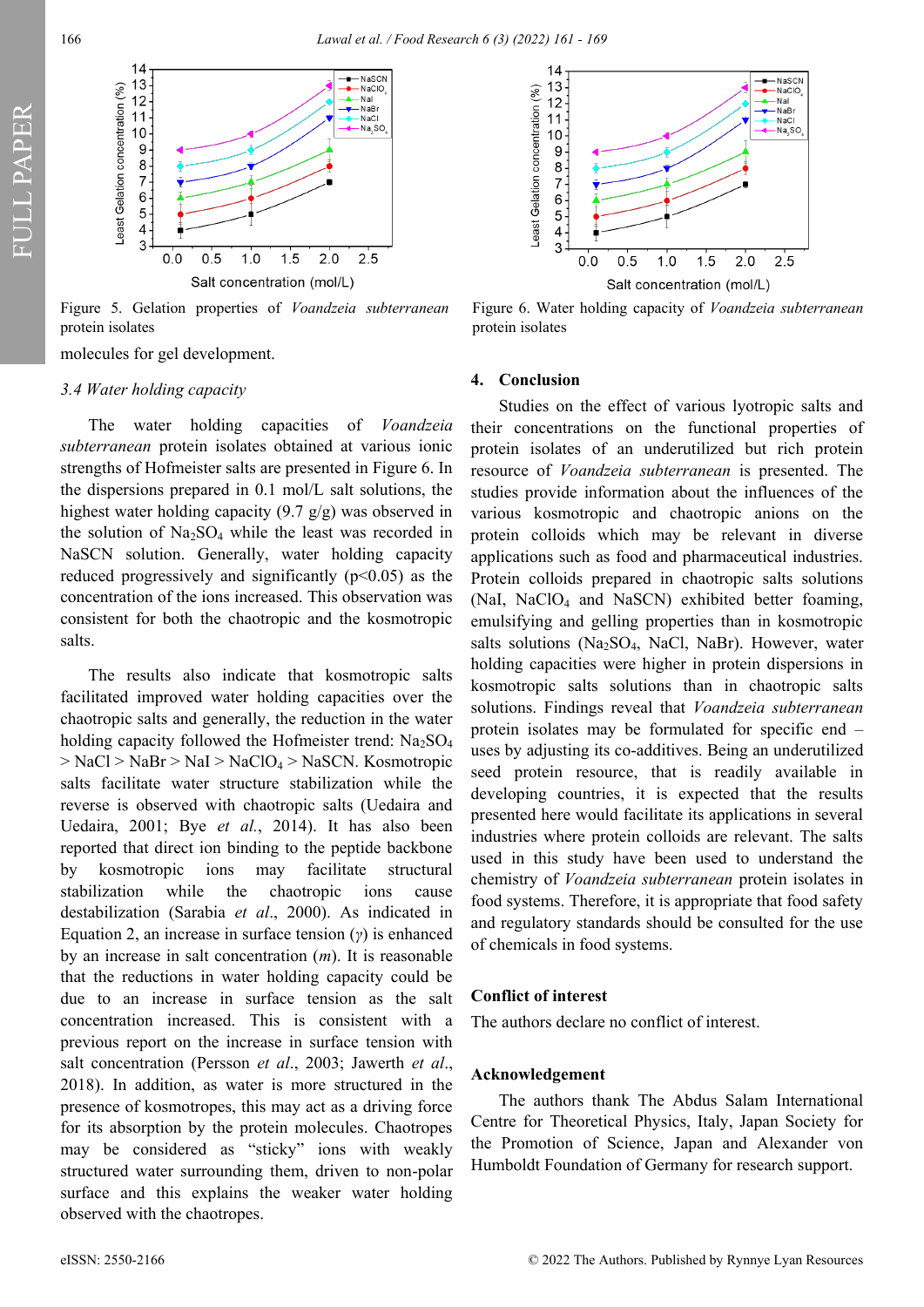## **References**

- Adebiyi, P.A. and Aluko, R.E. (2011). Functional properties of protein fractions obtained from commercial yellow field pea (*Pisum sativum* L.) seed protein isolate. *Food Chemistry*, 128(4), 902-908. https://doi.org/10.1016/j.foodchem.2011.03.116
- Adebowale, K.O., Afolabi, T.A. and Lawal, O.S. (2002). Isolation, chemical modification and physicochemical characterisation of bambara groundnut (V*oandzeia subterranean*) starch and flour. *Food Chemistry*, 78(3), 305-311. https:// doi.org/10.1016/S0308-8146(02)00100-0
- Adebowale, K.O. and Lawal, O.S. (2003). Foaming, gelation and electrophoretic characteristics of mucuna bean (*Mucuna pruriens*) protein concentrates. *Food Chemistry*, 83(2), 237-246. https://doi.org/10.1016/S0308-8146(03)00086-4
- Akintayo, E.T., Oshodi, A.A. and Esuoso, K.O. (1999). Protein isolates from Chick pea (*Cicer arietinum* L). Chemical composition, functional properties and characterization. *Food Chemistry*, 66(2), 51-56. https://doi.org/10.1016/S0308-8146(98)00155-1
- AOAC (1985). Official methods of analysis.  $14<sup>th</sup>$  ed. Washington DC, USA: Association of Official Analytical Chemists.
- Arogundade, L.A., Tshay, M., Shumey, D. and Manazie, S. (2006). Effect of ionic strength and/or pH on Extractability and physico-functional characterization of broad bean (*Vicia faba* L.) protein concentrate. *Food Hydrocolloids*, 20(8), 1124-1134. https://doi.org/10.1016/ j.foodhyd.2005.12.010
- Bainy, E.M., Corredig, M., Poysa, V., Woodrow, L. and Tosh, S. (2010). Assessment of the effects of soy protein isolates with different compositions on gluten thermosetting gelation. *Food Research International*, 43(6), 1684-1691. https:// doi.org/10.1016/j.foodres.2010.05.010
- Barbut, S. (1995). Importance of fat emulsifications and protein matrix characteristics in meat batter stability. *Journal of Muscle Foods*, 6(2), 161-177. https:// doi.org/10.1111/j.1745-4573.1995.tb00564.x
- Benhura, M.A.N. and Chidewe, C.K. (2004). The emulsifying properties of a polysaccharide isolated from the fruit of *Cordia abyssinica*. *International Journal of Food Science and Technology*, 39(5), 579 -583. https://doi.org/10.1111/j.1365- 2621.2004.00809.x
- Bowland, E.L. and Foegeding E.A. (1995). Effects of anions on thermally induced whey protein isolate gels. *Food Hydrocolloids*, 9(1), 47-56. https:// doi.org/10.1016/S0268-005X(09)80193-8
- Breslow, R. and Guo, T. (1990). Surface tension measurements show that chaotropic salting-in denaturants are not just water-structure breakers. *Proceedings of the National Academy of Sciences of the United States of America*, 87(1), 167-169. https:// doi.org/10.1073/pnas.87.1.167
- Bye, J.W., Platts, L. and Falconer, R.J. (2014). Biopharmaceutical liquids formulation: a review of the science of protein stability and solubility in aqueous environments. *Biotechnology Letters*, 36(5), 869-875. https://doi.org/10.1007/s10529-013-1445-6
- Cheng, J., Zhou, S., Wu, D., Chen, J., Liu, D. and Ye, X. (2009). Bayberry (*Myrica rubra* kernel: A new protein source. *Food Chemistry*, 112(2), 469-473. https://doi.org/10.1016/j.foodchem.2008.05.106
- Damodaran, S. (1990). Interfaces, protein films and foams. *Advances in Food Nutrition Research,* 34, 1- 79. https://doi.org/10.1016/S1043-4526(08)60006-6
- Der, A. and Ramsden, J.J. (1998). Evidence for loosening of a protein mechanism. *Naturwisenschaften*, 85, 353-355. https:// doi.org/10.1007/s001140050515
- Dickinson, E. (1992). An introduction to food colloids. Oxford, United Kingdom: Oxford University Press.
- Halasz, A. and Lasztity, R. (2017). Use of biomass in food production. Boston, USA: CRC press. https:// doi.org/10.1201/9780203734551
- Hillocks, R.J., Bennett, C. and Mponda, O.M. (2011) Bambara nut: A review of utilisation, market potential and crop improvement. *African Crop Science Journal*, 20(1), 1-16.
- Hu, Y., Yang, J., Jia, R., Ding, Y., Li, S. and Huang, H. (2014). Chemical modification with functionalized ionic liquids: a novel method to improve the enzymatic properties of Candida rugosa lipase. *Bioprocess and Biosystems Engineering*, 37(8), 1617 -1626. https://doi.org/10.1007/s00449-014-1134-4
- Jawerth, L.M., Ijavi, M., Ruer, M., Saha, S., Jahnel, M., Hyman, A.A., Julicher, F. and Fischer-Friedrich, E. (2018). Salt-dependent rheology and surface tension of protein condensates using optical traps. *Physical Review Letters*, 121(25), 258101. https:// doi.org/10.1103/PhysRevLett.121.258101
- Kang, B., Tang, H., Zhao, Z. and Song, S. (2020). Hofmeister series: Insights of ion specificity from amphiphilic assembly and interface property. *ACS Omega*, 5(12), 6229-6239. https://doi.org/10.1021/ acsomega.0c00237
- Kulmyrzaev, A.A. and Schubert, H. (2004). Influence of KCl on the physicochemical properties of whey protein stabilized emulsions. *Food Hydrocolloids*, 18 (1), 13-19. https://doi.org/10.1016/S0268-005X(03)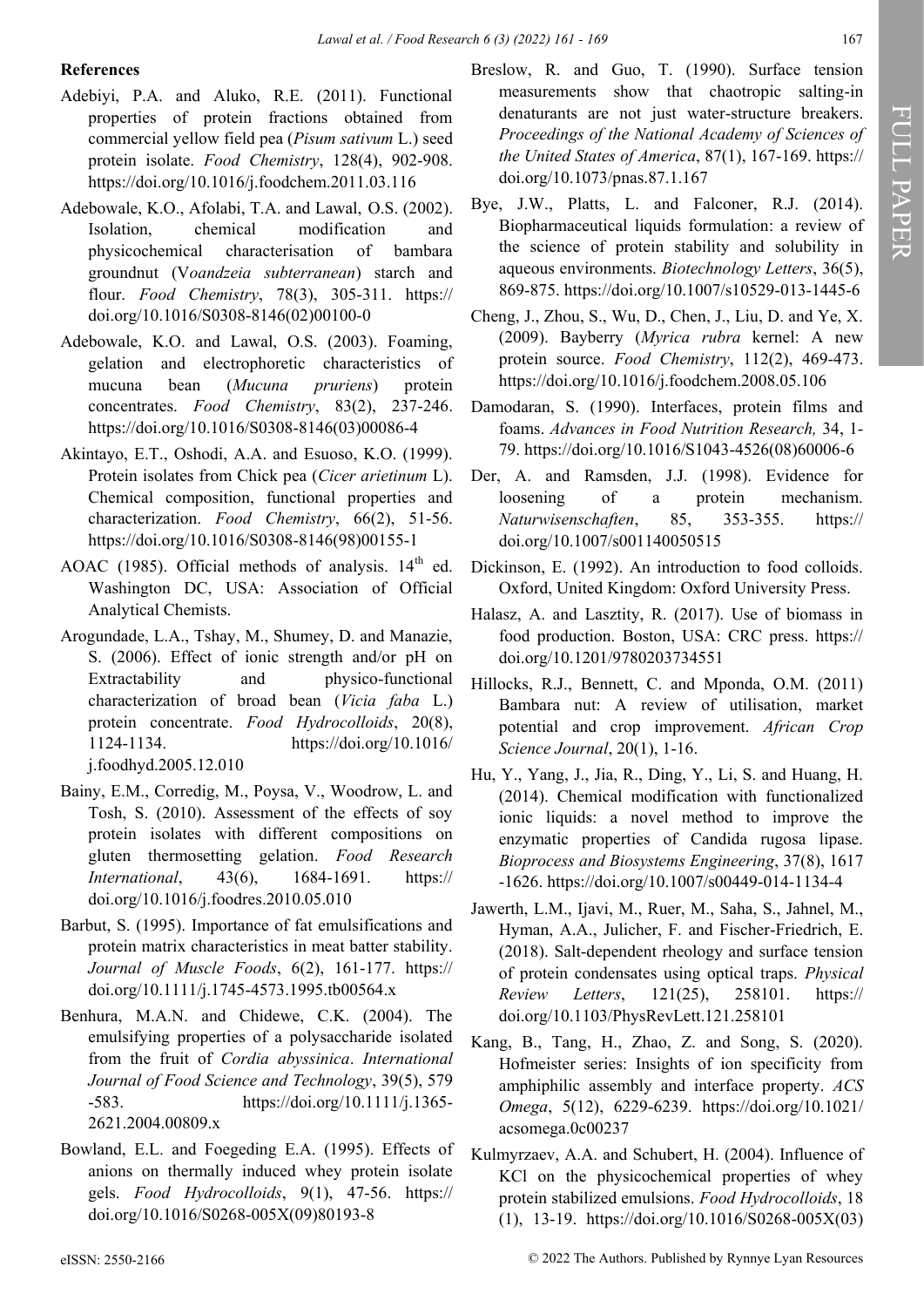- Kunz, W., Nostro, P.L. and Ninham, B.W. (2004). The present state of affairs with Hofmeister effects. *Current Opinion in Colloid and Interface Science*, 9 (1-2), 1-18. https://doi.org/10.1016/ j.cocis.2004.05.004
- Lawal, O.S. (2004). Functionality of African locust bean (*Parkia biglobosa*) protein isolate: Effect of pH, ionic strength and various protein concentrations. *Food Chemistry*, 86(3), 345-355. https:// doi.org/10.1016/j.foodchem.2003.09.036
- Lawal, O.S. (2005). Functionality of native and succinylated Lablab bean (*Lablab purpureus*) protein concentrate. *Food Hydrocolloids*, 19(1), 63-72. https://doi.org/10.1016/j.foodhyd.2004.04.015
- Lawal, O.S., Adebowale, K.O. and Adebowale, Y.A. (2007). Functional properties of native and chemically modified protein concentrates from bambara groundnut. *Food Research International*, 40(8), 1003-1011. https://doi.org/10.1016/ j.foodres.2007.05.011
- Lawal, O.S., Adebowale, K.O., Ogunsanwo, B.M., Sosanwo, O.A. and Bankole, S.A. (2005). Functional properties of Globulin and Albumin protein fractions and flours of African locust bean *Parkia biglobosa*. *Food Chemistry*, 92(4), 681-691. https:// doi.org/10.1016/j.foodchem.2004.08.043
- Lawal, O.S. and Adebowale, K.O. (2004). Effect of Acetylation and succinylation on solubility profile, water absorption capacity, oil absorption capacity and emulsifying properties of Mucuna bean (*Mucuna pruriens*) protein concentrate. *Nahrung/Food,* 48(2), 129-136. https://doi.org/10.1002/food.200300384
- Lawal, O.S. and Adebowale, K.O. (2006). The acylated protein derivatives of *Canavalia ensiformis* (Jack bean). A study of functional characteristics at various protein concentrations, ionic strength and pH of solution. *LWT-Food Technology*, 39(8), 918-929. https://doi.org/10.1016/j.lwt.2005.06.016
- Li, X., Cheng, Y., Yi, C., Hua, Y., Yang, C. and Cui, S. (2009). Effect of ionic strength on the heat-induced soy protein aggregation and the phase separation of soy protein aggregate/dextran mixtures. *Food Hydrocolloids*, 23(3), 1015-1023. https:// doi.org/10.1016/j.foodhyd.2008.07.024
- Li, X., Li, Y., Hua, Y., Qiu, A., Yang, C. and Cui S. (2007) Effect of concentration, ionic strength and freeze-drying on the heat-induced aggregation of soy proteins. *Food Chemistry*, 104(4), 1410-1417. https://doi.org/10.1016/j.foodchem.2007.02.003
- Li, Z.R., Wang, B., Chi, C.F., Zhang, Q.H., Gong, Y.D. and Tang, J.J. (2013). Isolation and characterisation

of acid soluble collagens and pepsin soluble collagens from the skin and bone of Spanish mackerel (*Scomberomorous* and *Niphonius*). *Food Hydrocolloids*, 31(1), 103-113. https:// doi.org/10.1016/j.foodhyd.2012.10.001

- Lin, T.Y. and Timasheff, S.N. (1996). On the role of surface tension in the stabilization of globular proteins. *Protein Science*, 5(2), 372-381. https:// doi.org/10.1002/pro.5560050222
- Melnyk, J.P., Dreisoerner, J., Bonomi, F., Marcone, M.F. and Koushik (2011). Effect of the Hofmeister series on gluten aggregation measured using a high shear based technique. *Food Research International*, 44 (4), 893-896. https://doi.org/10.1016/ j.foodres.2011.01.053
- Neto, V.Q., Narain, N., Silva, J.B. and Bora, P.S. (2001). Functional properties of raw and heat processed cashew nut (*Anarcardium occidentale*, L.) kernel protein isolate. *Nahrung/Food*, 45(4), 258-262. https://doi.org/10.1002/1521-3803(20010801) 45:4<258::AID-FOOD258>3.0.CO;2-3
- Otte, J., Schumacher, E., Ipsen, R., Ju, Z.Y. and Qvist, K.B. (1999). Protease induced gelation of unheated and heated whey proteins: effects of pH, temperature and concentration of protein, enzyme and salts. *International Dairy Journal*, 9(11), 801-812. https:// doi.org/10.1016/S0958-6946(99)00151-X
- Persson, C.M., Jonsson, A.P., Bergstrom, M. and Eriksson, J.S. (2003). Testing the Gouy-Chapman theory by means of surface tension measurements for SDS-NaCl-H2O mixture. *Journal of Colloid and Interface Science*, 267(1), 151-154. https:// doi.org/10.1016/S0021-9797(03)00761-6
- Sadoc, J.F. and Rivier, N. (2013). Foams and emulsions, Vol. 354. United Kingdom: Springer Science and Business Media.
- Sarabia, A.I., Gomez-Guillen, M.C. and Montero, P. (2000). The effects of added salts on the viscoelastic properties of fish skin gelatin. *Food Chemistry*, 70 (1), 71-76. https://doi.org/10.1016/S0308-8146(00) 00073-X
- Su, Y.K., Bowers, J.A. and Zayas, J.F. (2000). Physical characteristics and microstructure of reduced-fat frankfurters as affected by salt and emulsified fats stabilized with nonmeat proteins. *Journal of Food Science*, 65(1), 123-128. https://doi.org/10.1111/ j.1365-2621.2000.tb15966.x
- Tadros, T.F. (2016). Emulsion: Formation, stability, industrial applications. Boston, USA: Walter de Gruyter GmbH and Co KG. https:// doi.org/10.1515/9783110452242
- Uedaira, H. and Uedaira H. (2001). Role of hydration of